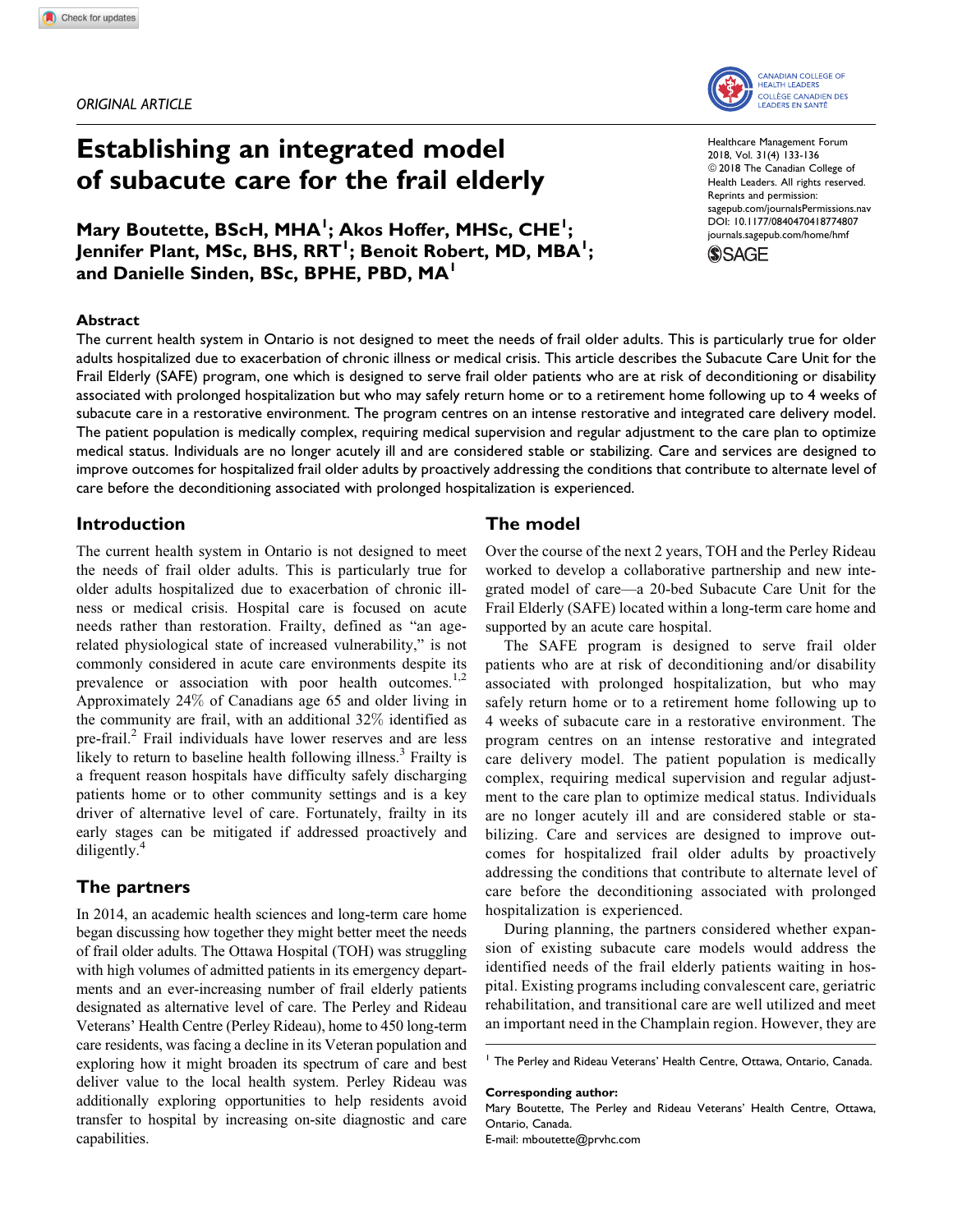inappropriate for medically complex older adults requiring short-term, intensive restorative care. The SAFE model is unique in the Canadian context and is distinguished by the following features:

- $\bullet$ *Proactive:* Elderly patients admitted to TOH are assessed using standardized tools early in their length of stay to determine whether they would benefit from the SAFE program. The assessment and screening is collaborative and includes input from the hospital care team, Perley Rideau staff, Home and Community Care, the patient, and family. A SAFE flow coordinator is embedded on the General Internal Medicine units and Family Medicine units, as well as in the long-term care home facilitating interaction with the hospital team, patients, and families.
- $\bullet$  Restorative: Once the patient's acute medical condition is resolving, but before medical care is concluded, the patient is transferred to the SAFE program at Perley Rideau, where the focus is rehabilitative and goals focus on preservation of function and quality of life. A distinguishing feature of this program is the holistic approach to care, with therapeutic recreation and creative arts as core components of the care delivery model. The clinical and social benefits associated with arts and recreation programs have been widely documented in the literature. Participation in recreation activities, such as leisure, music, and art, has been shown to improve physical, social, and emotional well-being in the elderly patients and increase their sense of belonging to a community.<sup>5</sup> Specifically, older adult participation in arts and recreation programs has shown a positive impact on doctors' visits, medication usage, fall reduction, as well as benefits across several mental health domains associated with disability and mortality.6
- $\bullet$  Collaborative and integrated: A defining feature of the SAFE program is the collaborative care between TOH and Perley Rideau. Medical care continues at Perley Rideau where internists and geriatricians support Perley Rideau family physicians who act as the primary physician. Other members of the care team include nurses, pharmacists, physiotherapists, occupational therapists, dieticians, recreation therapists, social workers, and personal support workers. The clinical team, through partnership with TOH, is supported with on-site digital X-ray and rapid laboratory services, eliminating the need to transfer clients to hospital for simple diagnostic work. Home and community care is embedded within the program to enable effective discharge planning.
- $\bullet$  Client-centred: The SAFE Program integrates care among providers and considers the needs of the whole person. It is purposefully designed to address frailty and deconditioning and prepare patients for their return home. Specific goals of care focus on: mobility/falls prevention; nutrition; dementia, delirium, and depression; family support and social networks; prevention of

iatrogenesis; and readiness for return home. The program also incorporates advanced care planning to empower patients and families to effectively manage future health crises. Services are offered 7 days per week.

 $\bullet$  Cost-effective: The intensive, short stay nature of the program requires an enhanced staffing and resource model compared to traditional long-term care, but less than that of acute care. Conservative financial analysis shows a cost differential of \$100 per bed per day between TOH and Perley Rideau. For a 20-bed unit, annual cost savings to the health system are estimated at approximately \$730,000. This analysis compares the direct cost of caring for a patient on an alternative level of care unit at TOH with the total direct and indirect cost of caring for a patient on the proposed integrated subacute care unit.

# Challenges and strategies for success

## Building and maintaining relationships across sectors

This initiative began with a conversation between the Chief Executive Officer (CEO) and Chief of Staff of TOH and the CEO of the Perley Rideau about the challenges and strategic issues facing their organizations. Time was spent learning about the other party months before the team began developing plans for the SAFE program. This included presentations to the boards of both organizations as well as introductions of key administrative and physician leaders. Staff toured the partner sites to learn about each other's capabilities and constraints. Simple actions such as alternating meeting locations and sharing tasks helped strengthen the relationship and develop trust between the partners. Geography was an important enabler as the hospital and long-term care home are located within 2 km and 5 minutes driving time.

The parties had a strong desire to ensure their proposal was grounded in evidence and based on a clear understanding of patients' needs. The partners, with financial support from the Local Health Integration Network 95 (LHIN), commissioned a third-party feasibility study to further analyze the opportunity and refine the team's thinking. This study was led by experts in geriatrics, health services administrative research and program evaluation and was critical in building credibility for the SAFE program with both internal and external stakeholders, including government.

Early in the development phase, TOH and Perley Rideau engaged the Champlain LHIN and the former Champlain Community Care Access Centre as full partners in the work. This included active committee participation, co-design of services, review and development of materials, and ultimately an application to the Ministry of Health and Long-Term Care (MOHLTC) signed by all four parties.

### Project management

Too often strategic healthcare initiatives are run "off the side of someone's desk." This is particularly true for those under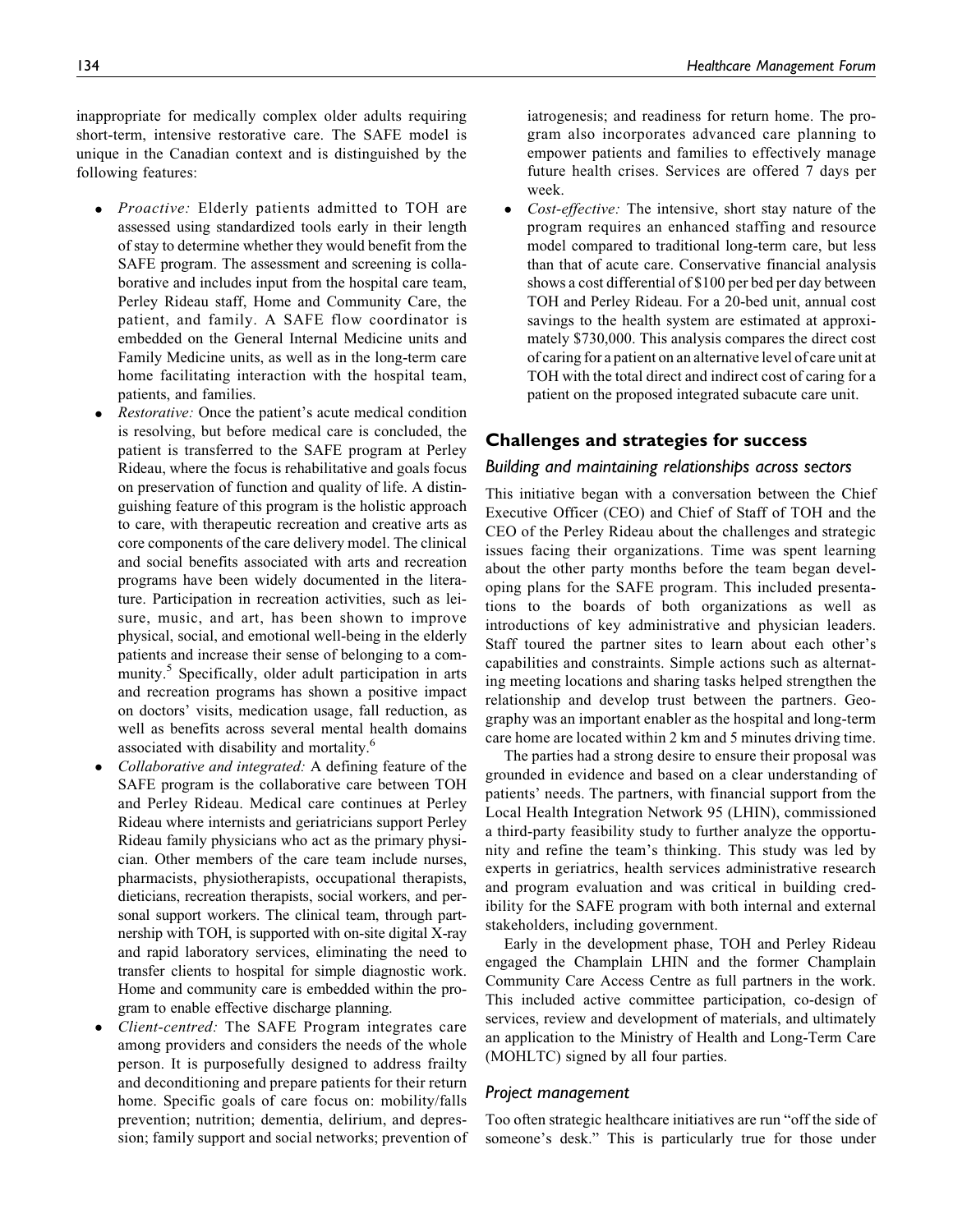development as it is difficult to consciously set aside scarce resources for a project that may never reach implementation. It is also true that many valuable ideas and prototypes fail to mature due to lack of sound project management.

Following completion of the feasibility study, Perley Rideau dedicated a project manager to oversee development of the SAFE program and guide the MOHLTC application process. This individual provided continuity, structure, and coordinated planning across a broad range of internal and external stakeholders. These included, but were not limited to, clinical services, rehabilitation services, home and community care, pharmacy, medical imaging, laboratory services, human resources, social work and discharge planning, education, admissions, information technology, privacy, decision support, transportation providers, contractors, physicians, various branches of the MOHLTC, and families and residents.

A steering committee, co-chaired by the Chief of Staff of TOH and the CEO of the Perley Rideau, oversaw development of the program supported by a working group. Both groups continued to meet throughout the development, approval, and implementation phases. Strong physician and administrative leadership maintained momentum through the long process.

During the implementation phase, staff created a virtual program where they tested and refined assessment, transfer, and admission processes and conducted interdisciplinary training in a simulation lab environment. The unit underwent minor renovations following relocation of 20 residents to other areas of the long-term care home.

#### Innovation within regulation

Long-term care in Ontario is highly regulated. The Long-Term Care Homes Act (2007) and its associated regulations govern many aspects of care and services within the home including eligibility and admissions, particular requirements for care and accommodation, dining, reporting and complaints, and the operation of resident and family councils. Compliance is monitored and enforced by the MOHLTC through an inspection process which occurs at minimum annually and more frequently as required. Partner organizations are also bound by separate legislation and regulation such as the Home and Community Services Act, the Public Hospitals Act, the Healing Arts Radiation Protection Act, and the Personal Health Information Protection Act.

Early planning followed a "low-rules" approach, with a desire to design the most effective model for patients, families, and partner institutions. As planning progressed, it became clear that the MOHLTC would not be able to support a program outside of the existing regulatory framework, even in a pilot phase. As the program would be housed at the Perley Rideau, a decision was made to pursue a special designation under the Long-Term Care Homes Act for the SAFE unit beds. The special designation would allow for a dedicated client wait list and provided mechanisms for modified care delivery models compared to traditional long-term care. Following extensive

legal and regulatory review, the MOHLTC determined that as the SAFE program was a transitional program, it did not meet the criteria required for a special designation. Instead, the MOHLTC recommended proceeding with an enhanced convalescent care designation. This approach provided a path to MOHLTC approval but also required creative approaches to care and admissions processes.

#### Partnering with government

The SAFE program took 4 years from conception to implementation. This included 18 months to develop the model and submit an application to the MOHLTC, 2 years to refine the proposal and receive final approval from the MOHLTC, and 4 months to implement the program.

Throughout the process, the partners engaged regularly with both the bureaucracy and political branch to share ideas and seek feedback. Efforts were made to clearly align the proposal with MOHLTC priorities including Ontario's Patients First Strategy and demonstrate value to the broader health system. The CEO of the Champlain LHIN clearly communicated her support for the proposal with her MOHLTC colleagues.

The partners worked with four branches of the MOHLTC in addition to the LHIN on the development, approval, and implementation of the SAFE program. This required robust communications and additional effort to ensure that all parties had the information they needed to work in concert.

Flexibility and tenacity were important. Revisions were made to the budget and staffing model while respecting the original program goals. The partners had originally proposed a larger, longer term pilot, but agreed to a smaller 1-year pilot with a robust evaluation to support further approval.

# Applications for the broader health sector

The SAFE program was conceived as a scalable and replicable model to address common challenges in the healthcare sector improving care for frail older adults while also addressing hospital capacity. While there is considerable variation in local conditions, the SAFE program has broad application for the health sector, both as a comprehensive model and for its discrete program elements.

Vertical partnerships, focused on client needs, have addressed many of the traditional barriers to enhancing capacity in long-term care, including laboratory, diagnostic, and specialty clinical support. In the SAFE example, the primary partnership exists between a tertiary hospital and a longterm care home. However, the partners have consistently been impressed at the willingness of other agencies and support providers to consider new processes that better meet client needs. Long-term care homes in particular are encouraged to dialogue with third-party providers to explore how they might enhance the breadth and timeliness of service to improve existing programs. Examples include, but are not limited to pharmacy, transportation and oxygen therapy providers in addition to external clinical professionals such as nurse practitioners and physician specialists.